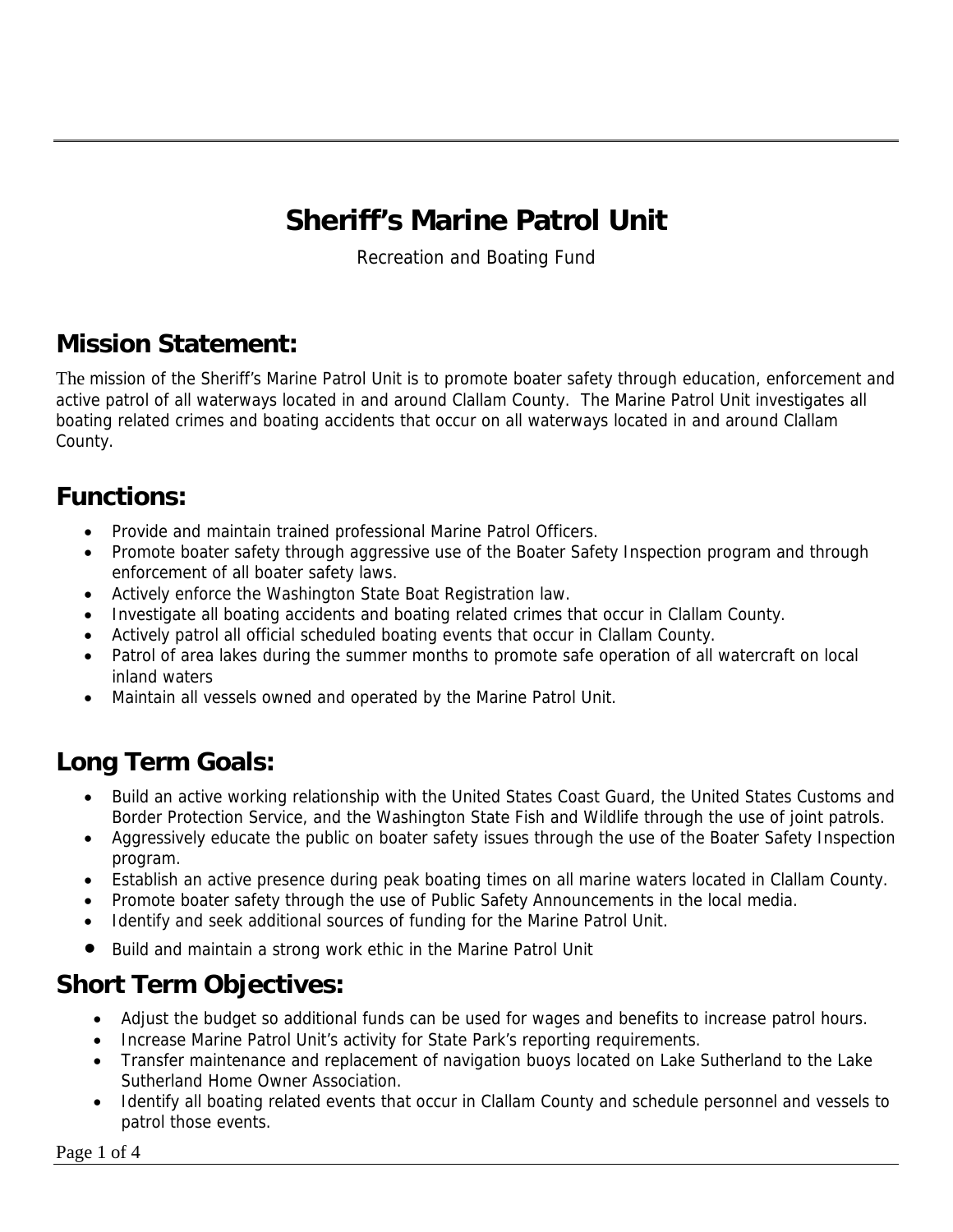- Conduct a minimum of two Boater Education Classes as required by the State.
- Research U.S. Homeland Security, the Port Security Grant Program, to purchase a new marine patrol vessel for.
- Pursue funding for a new outboard motor and a radar plotter for the Zodiac

#### **Accomplishments in 2008:**

- Shark Cat sold to Lower Elwha
- Commission of Zodiac for patrol boat
- Refit and re-powered Whaler
- Standardized uniforms for Marine Patrol personnel
- Maintenance schedules established for all patrol vessels
- Secured a building for patrol vessel storage with Washington State Fisheries and Wildlife
- Established a working relationship with U S Coast Guard for joint patrols of major boating events in Clallam County
- Established a working relationship with U.S. Customs and Border Protection for joint marine patrol
- Regular Public Boater Safety Announcements aired on KONP during boating season

### **Additional Funding Secured in 2008:**

- Boater Safety Grant for 2007 and 2008 for \$16,200 for wages and benefits for increase patrol hours
- Boater Safety Grant for 2008 and 2009 for \$17,507 for wages and benefits for increase patrol hours
- Boater Equipment Grant for \$8,800 for the purchase of a new motor for Whaler

### **Cost Savings Measures Initiated in 2008**

- Standardized Marine patrol personnel uniforms
- Sale of Shark Cat saving operating, moorage and maintenance costs of vessel
- Re-power Whaler with a more fuel efficient outboard motor and with one that requires less scheduled maintenance than previous outboard motor
- Reduced Marine patrol fleet to two power boats
- Perform as much maintenance on motors as possible ourselves to save money (cost of shop time at dealer \$90.00 per hour)
- Shared cost of rent and utilities for storage building with Fish and Wildlife

#### **Performance Indicators:**

- Statistical tracking and review of boating safety incidents, injuries and property damage.
- Year to year comparison analysis of safety training programs and their content.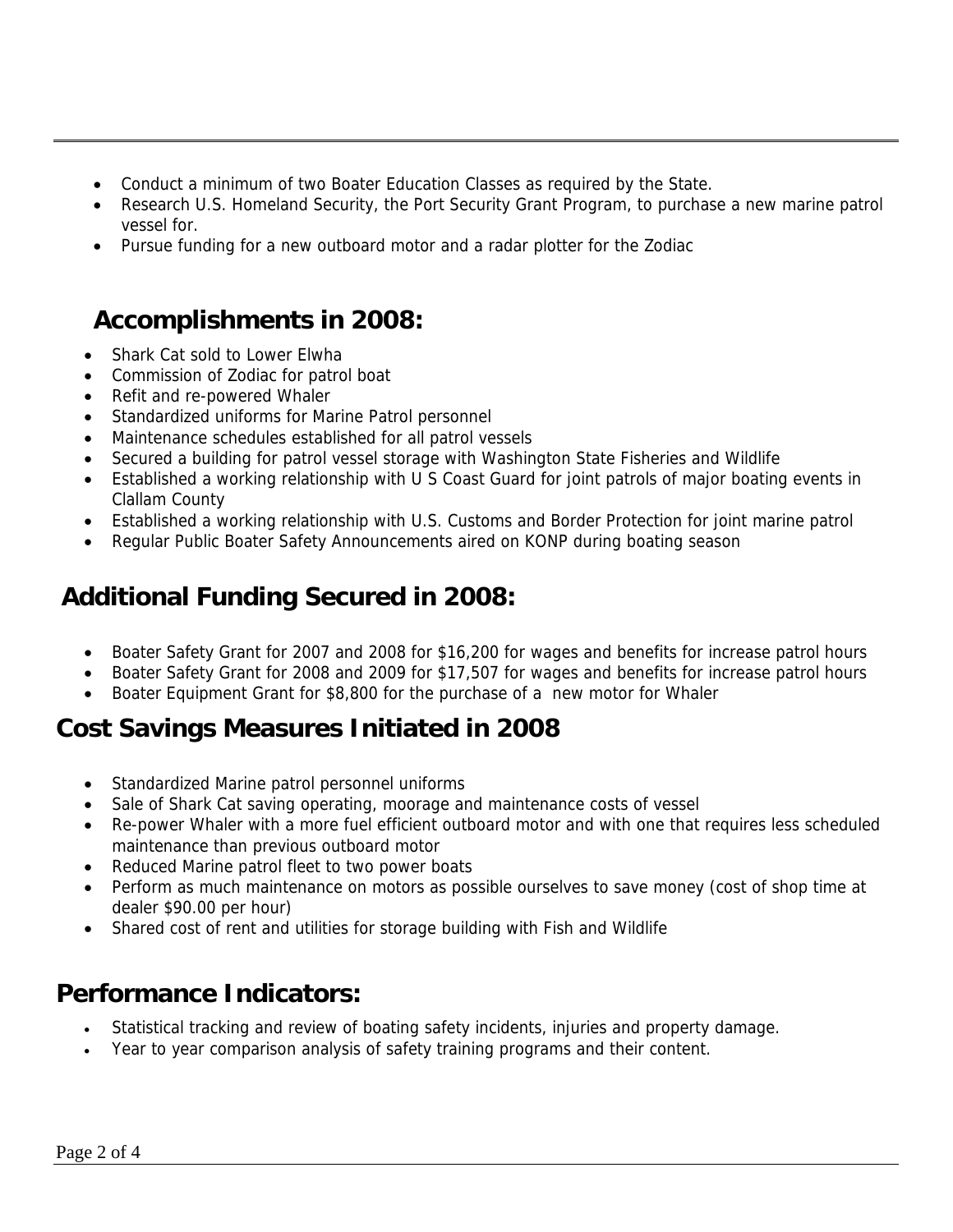### **Workload Indicators:**

|                                                                | 2006 Actual | 2007 Actual | 6/30/08 | 2009      |
|----------------------------------------------------------------|-------------|-------------|---------|-----------|
|                                                                |             |             | Actual  | Estimated |
| Reportable activity to Washington State Parks                  | 120         | 142         | 525     | 810       |
| Hours spent actively patrolling waterways                      | 118         | 163         | 205.5   | 600       |
| Number of Safety Inspections completed                         | 9           | 133         | 523     | 800       |
| Citations written for boater safety violations                 |             | 8           |         | 5         |
| Citations written for vessel registration violations           | ◢           |             |         | 5         |
| Boater education programs given to the public                  | 9           | 0           |         | ↑         |
| Public events attended by the Unit to promote<br>safe boating. | 40          | 6           | 5       | 10        |

## **Operating Budget**

#### **Revenues:**

|                                       | 2006 Actual    | 2007 Actual | 6/30/08  | 2009          |
|---------------------------------------|----------------|-------------|----------|---------------|
|                                       |                |             | Actual   | <b>Budget</b> |
| <b>Beginning Fund Balance</b>         | 12,797         | 16,397      | 59,098   | 47,836        |
| Taxes                                 | $\overline{0}$ | $\Omega$    | 0        |               |
| Licenses and Permits                  | $\mathbf 0$    | 0           | 0        |               |
| Intergovernmental Revenues            | 34,661         | 35,115      | 35,375   | 52,227        |
| <b>Charges for Goods and Services</b> | $\Omega$       | 0           | 0        | 0             |
| <b>Fines and Forfeits</b>             | $\overline{0}$ | 187         | 0        | 1,000         |
| <b>Miscellaneous Revenues</b>         | $\overline{0}$ | 50,000      | 0        | 0             |
| <b>Other Financing Sources</b>        | $\overline{0}$ | 0           | 0        | 0             |
| <b>General Tax Support</b>            | $\mathbf 0$    | 0           | 0        | 0             |
| <b>TOTAL</b>                          | \$47,458       | \$85,302    | \$94,473 | \$101,063     |

### **Expenditures:**

Page 3 of 4